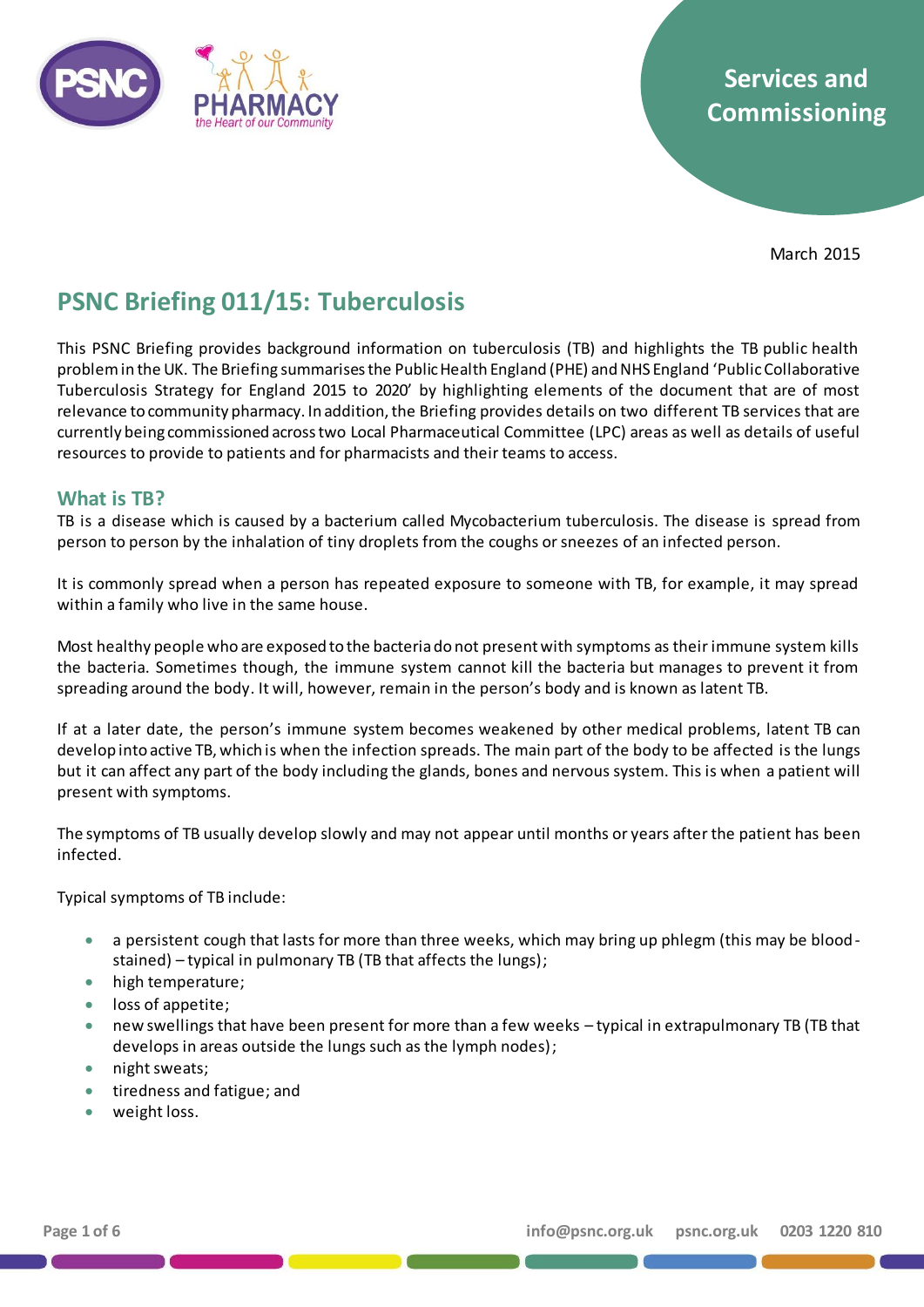

# **BCG Tuberculosis vaccine**

The BCG (Bacillus Calmette-Guérin) vaccine is no longer given as part of the NHS childhood vaccination schedule. Previously, all teenagers were offered the BCG at school. However, the BCG vaccination programme was changed in 2005 when public health experts decided the vaccination programme had little impact on TB control. Now, the vaccine is offered to babies who are thought to be at an increased risk of coming into contact with someone with TB, for example, babies born in some areas of inner-city London where there are high TB rates.

Older children may also be recommended to have the vaccination if they are at risk of developing TB, for example, a childmay be offered the vaccine if they have recently arrived in the UK from a country that has a high incidence of TB or if they live in an area where TB is widespread.

The BCG vaccine is not normally given to anyone over the age of 16 years and never over the age of 35 years. This is because the vaccine does not work very well in adults. However, it may be given to patients between the age of 16- 35 years who are at risk of catching the disease, for example, if they are a healthcare worker or work in a laboratory and are in contact with blood, tissue and urine samples.

### **How is TB treated?**

Patients with TB are treated with antibiotics over a number of months. The National Institute for Health and Care Excellence (NICE) has produced clinical guidelines on the treatment of TB, CG117 – [Tuberculosis: Clinical diagnosis](https://www.nice.org.uk/guidance/cg117)  [and management of tuberculosis, and measures for it prevention and control,](https://www.nice.org.uk/guidance/cg117) which details the recommended drug treatment for respiratory TB, non-respiratory TB and latent TB (updated guidance is expected to be published in October 2015).

## **The TB public health problem in the UK**

The statistics below provide a clear indicator that TB is a public health problem in the UK:

| . In 2013, there were 7,290 cases of TB reported in England, an incidence of 13.5 cases per 100,000 of the<br>population.                                                                       |
|-------------------------------------------------------------------------------------------------------------------------------------------------------------------------------------------------|
|                                                                                                                                                                                                 |
| • The UK has the second highest rate of TB among Western European countries and rates are nearly five<br>times higher than in the US.                                                           |
|                                                                                                                                                                                                 |
| . The figures are in marked contrast to the US, Germany and the Netherlands which have all seen<br>consistent reductions by using concerted approaches to TB prevention, treatment and control. |
|                                                                                                                                                                                                 |
| • If current trends continue, England will have more TB cases than the whole of the US within two years.                                                                                        |
|                                                                                                                                                                                                 |
| . Drug resistant TB is also an increasing problem in England with cases of multi-drug resistant (MDR) TB<br>increasing from 28 cases reported in 2000 to 68 in 2013.                            |
|                                                                                                                                                                                                 |
| . In England, TB is concentrated in large urban centres, with 'hot spots' in London, Leicester, Birmingham,<br>Luton, Manchester and Coventry.                                                  |
|                                                                                                                                                                                                 |
| . TB clinics in London manage more cases a year that those in all other western European capital cities put<br>together.                                                                        |
|                                                                                                                                                                                                 |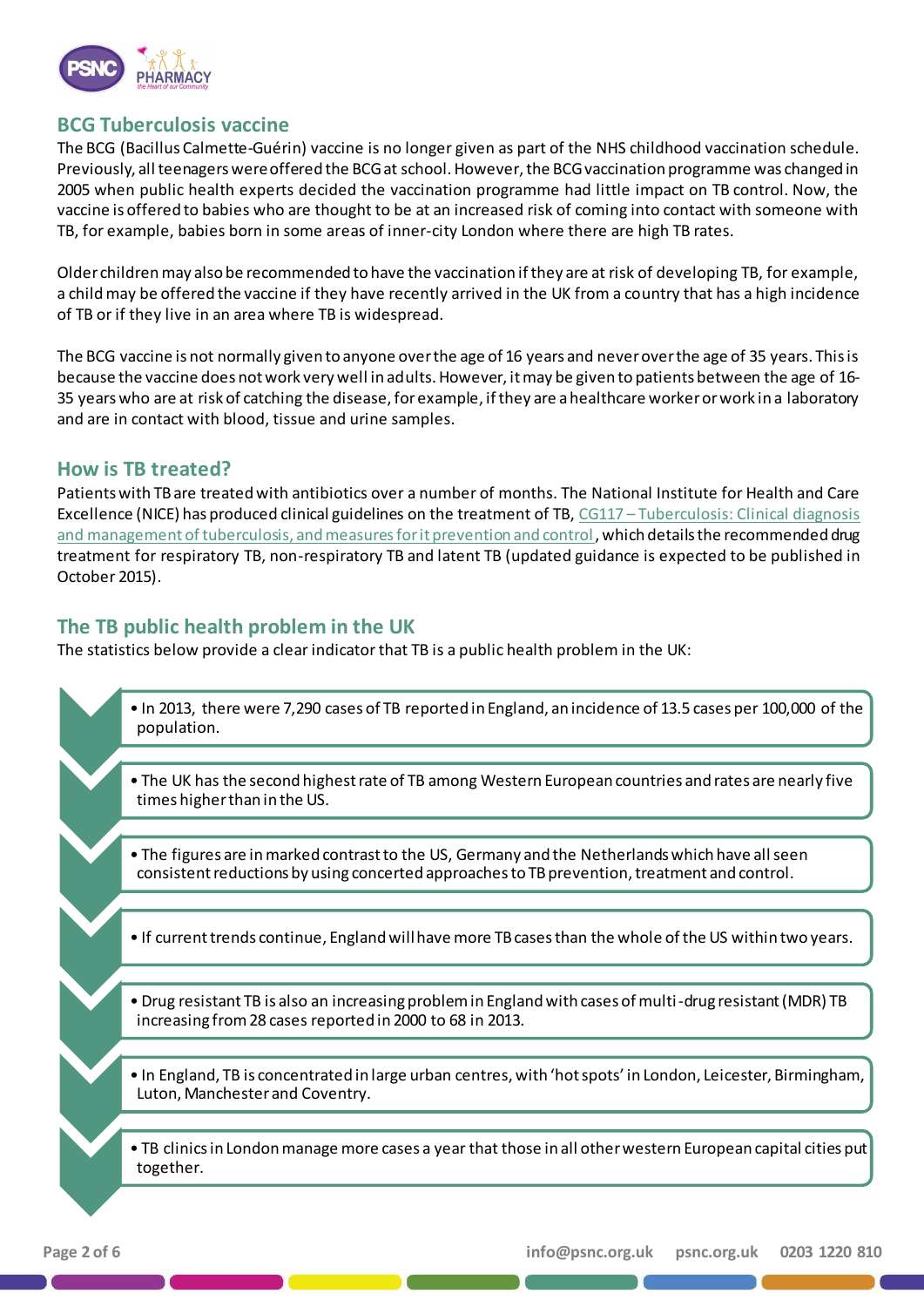

# **What is being done about TB in England?**

NHS England, along with PHE announced in January 2015, a £11.5m investment to decrease the number of TB cases and ultimately eliminate TB as a public health problem in England.

NHS England has worked with key stakeholders to develop a 10-point action plan for England which is published in their [Collaborative Tuberculosis Strategy for England](https://www.gov.uk/government/uploads/system/uploads/attachment_data/file/403231/Collaborative_TB_Strategy_for_England_2015_2020_.pdf) 2015 to 2020.

The documents states that to achieve the strategy ambitions and make significant advances in TB control, improvements need to be made in the following key areas:

| 1. Improve access to services and ensure early diagnosis      |
|---------------------------------------------------------------|
|                                                               |
| 2. Provide universal access to high-quality diagnostics       |
|                                                               |
| 3. Improve treatment and care services                        |
|                                                               |
| 4. Ensure comprehensive contact tracing                       |
|                                                               |
| 5. Improve BCG vaccination uptake                             |
|                                                               |
| 6. Reduce drug-resistant TB                                   |
|                                                               |
| 7. Tackle TB in under-served populations                      |
|                                                               |
| 8. Systemically implement new entrant latent (LTBI) screening |
|                                                               |
| 9. Strengthen surveillance and monitoring                     |
|                                                               |
| 10. Ensure an appropriate workforce to deliver TB control     |

Pharmacists are specifically mentioned in the following key areas of the 10-point action plan:

 In key area 1 '**improve access to services and ensure early diagnosis**' it states as an action to 'facilitate alternative routes for accessing healthcare through training and resources for community pharmacists in high incidence areas'.

Key area 1 also talks about raising awareness of TB among professionals through: workforce development for healthcare professionals in primary and secondary care through basic and postgraduate training and continuing professional development; and raising awareness of GPs and other health and social care professionals in high incidence areas about the TB epidemiology in their locality and referral systems.

- In key area 3 '**improve treatment and care services**' it states as an action 'ensure appropriate staffing and to address case mix and complexity with more local, and flexible, access points for routine treatment by using community 'directly observed therapy'(DOT) workers, pharmacists and other providers of treatment, home-based contact tracing and DOT'.
- In key area 6 '**reduce drug-resistant TB**' it states as an action 'ensure patient compliance with treatment by providing case management support, including the flexible delivery of DOT involving community DOT workers, pharmacists and other suitable providers'.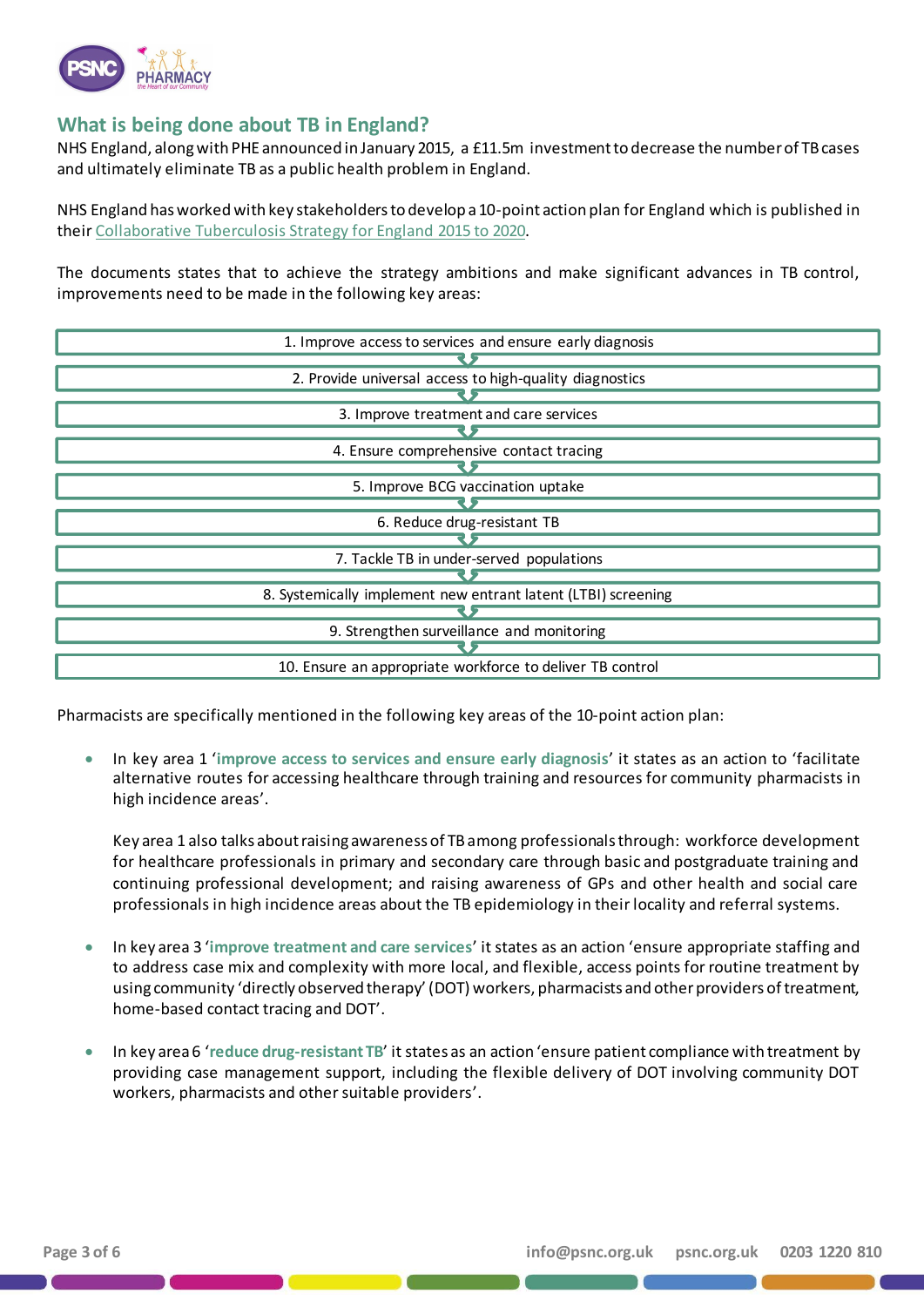

In order to achieve success in these key areas NHS England and Public Health England have stated that five main steps will need to be taken, which are:

- **1.** strengthen the co-ordination and oversight of all aspects of TB control by establishing formal TB control boards – Nine boards to be functional by April 2015 to broadly cover North West England, North East England, Yorkshire and Humber, East Midlands, East of England, West Midlands, London, South East England and South West England;
- **2.** develop clear, evidence-based model service specifications of the clinical and public health actions required to control TB;
- **3.** assess local services against the service specifications and develop plans to secure improvements;
- **4.** establish arrangements to cover the cost of additional services to address specific gaps in current TB control arrangements; and
- **5.** strengthen national support for local TB control arrangements.

#### **Community pharmacy TB services**

Currently, there are not many LPC areas that have a commissioned service, which supports the Collaborative Tuberculosis Strategy for England. However, as highlighted in the Strategy document there are opportunities for community pharmacies to get involved as can be seen from the two schemes that are currently commissioned in City & Hackney LPC and Coventry LPC.

#### **Directly observed therapy of TB medicines**

City & Hackney LPC has a DOT service for TB medicines in their area. DOT has been used in many countries to improve compliance and a comparison of self-treatment versus forms of DOT has shown that completion of treatment is significantly higher when the treatment is supervised.

The service requires the pharmacist to supervise and register the consumption of antituberculosis medicines at the point of dispensing in the pharmacy, ensuring the dose has been taken by the patient. The pharmacy team is also required to provide support and advice to the patient, including advice on potential side effects and referral to primary care of specialist centres where appropriate.

In addition, if the patient fails to attend for a dose, the pharmacist will try to contact the patient and arrange for the patient to attend later that day or the next following day (depending on the regimen they are on). If the patient is unable or unwilling to attend the pharmacist will notify the prescriber. If consecutive doses are missed then the patient may need to be referred back to the prescriber for a review of their prescribed regimen.

Further details on this service can be found on the PS[NC Services Databas](http://psnc.org.uk/service-search-results/?location-of-service=&type-of-service=425&method-of-commissioning=&funding-source=&wqsfsubmit=Search)e.

#### **On demand availability of antituberculosis drugs**

Coventry LPC has a service in their area where pharmacy contractors stock the agreed range of specialist antituberculosis medicines and make a commitment to ensure that users of the service will have prompt access to these medicines during core and supplementary hours as agreed. Pharmacy contractors involved in the service will then dispense prescriptions for these medicines and will provide information and advice to the patient, carer or clinician. They may also refer to specialist centres, support groups or other health and social care professionals where appropriate.

Further details on this service can be found on the PS[NC Services Databas](http://psnc.org.uk/service-search-results/?location-of-service=&type-of-service=411&method-of-commissioning=&funding-source=&wqsfsubmit=Filter)e.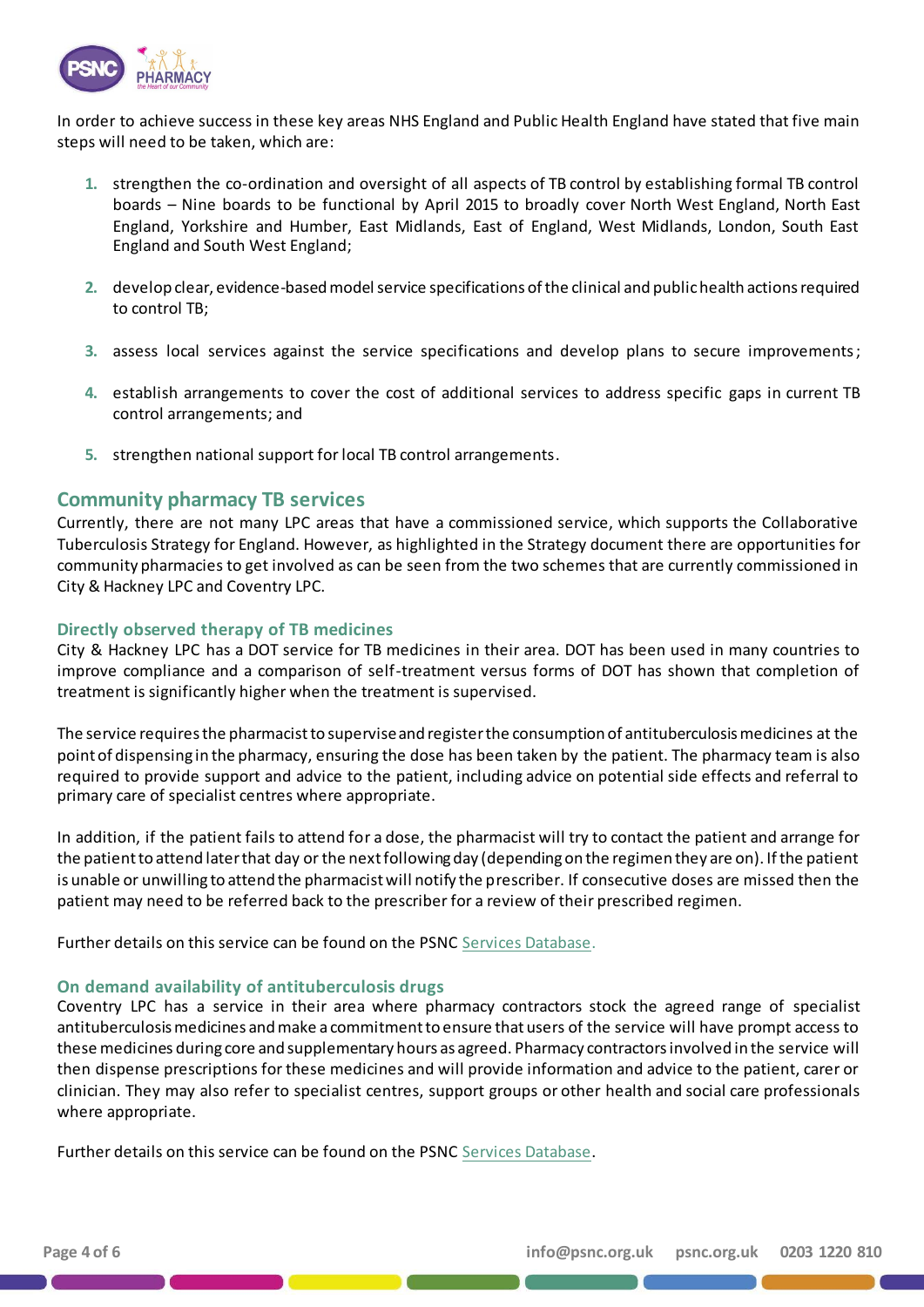

### **Resources**

#### **Resources for patients**

- The [British Lung Foundation](https://cdn.shopify.com/s/files/1/0221/4446/files/FL28_TB_2014_v2.pdf?7415) has a patient information leaflet on TB, which patients can download from their website. Patients with TB can also be referred to the British Lung Foundation helpline on 03000 035 555 where specialist nurses and advisors can answer questions patients may have about their illness.
- [TB Drug Monographs](http://www.tbdrugmonographs.co.uk/for-patients.htmlhttp:/www.tbdrugmonographs.co.uk/for-patients.html) has a section on their website where patient information leaflets can be downloaded on:
	- Drugs used for the treatment of multi-drug resistant TB; and
	- Home isolation: a patient guide and practical advice on how to prevent the spread of TB
- There is a patient support group called [TB Alert](http://www.tbalert.org/what-we-do/uk/patient-support/) which provides support and information for people affected by TB in the UK. They can be contacted on 01273 234029.

#### **Resources for pharmacists and their teams**

- As mentioned above, th[e British Lung Foundation](https://cdn.shopify.com/s/files/1/0221/4446/files/FL28_TB_2014_v2.pdf?7415) has a patient information leaflet on TB, which can be downloaded and provided to patients.
- As well as having downloadable patient information leafle[ts TB Drug Monographs](http://www.tbdrugmonographs.co.uk/) is a useful resource for healthcare professionals. It is a UK based resource to support the monitoring and safe use of antituberculosis medicines and second line treatment of multidrug-resistant TB. The website also links to further resources on TB.
- TB Alert also has a health professional's page on their website:
	- There is an online TB training course which is free for all healthcare professionals in the UK and aims to provide healthcare professionals with the knowledge they ne ed to make swift and appropriate referrals of suspected TB cases, for diagnosis within specialist services. The course also supports primary care professionals to work alongside TB services to care for patients through their treatment lasting a minimum of six months.
	- There are nine downloadable patient information leaflets which provide a useful overview of key issues in TB. These are available in 21 different languages.
- The Centre for Pharmacy Postgraduate Education (CPPE) has an e-learning programme Tuberculosis (TB): 10 [ways to make a difference.](https://www.cppe.ac.uk/programmes/l/tuberculos-e-01) This programme aims to provide users with the learning, skills and confidence so that you can make a difference for people living with TB. There are ten areas of learning in this programme. Each area of learning covers a different TB related issue where pharmacists can have a positive impact and help people with TB to improve their quality of life.

If you have any queries on this PSNC Briefing or you require more information, please contact [Rosie Taylor,](mailto:Rosie.Taylor@psnc.org.uk)  [Pharmacy and NHS Policy Officer](mailto:Rosie.Taylor@psnc.org.uk).